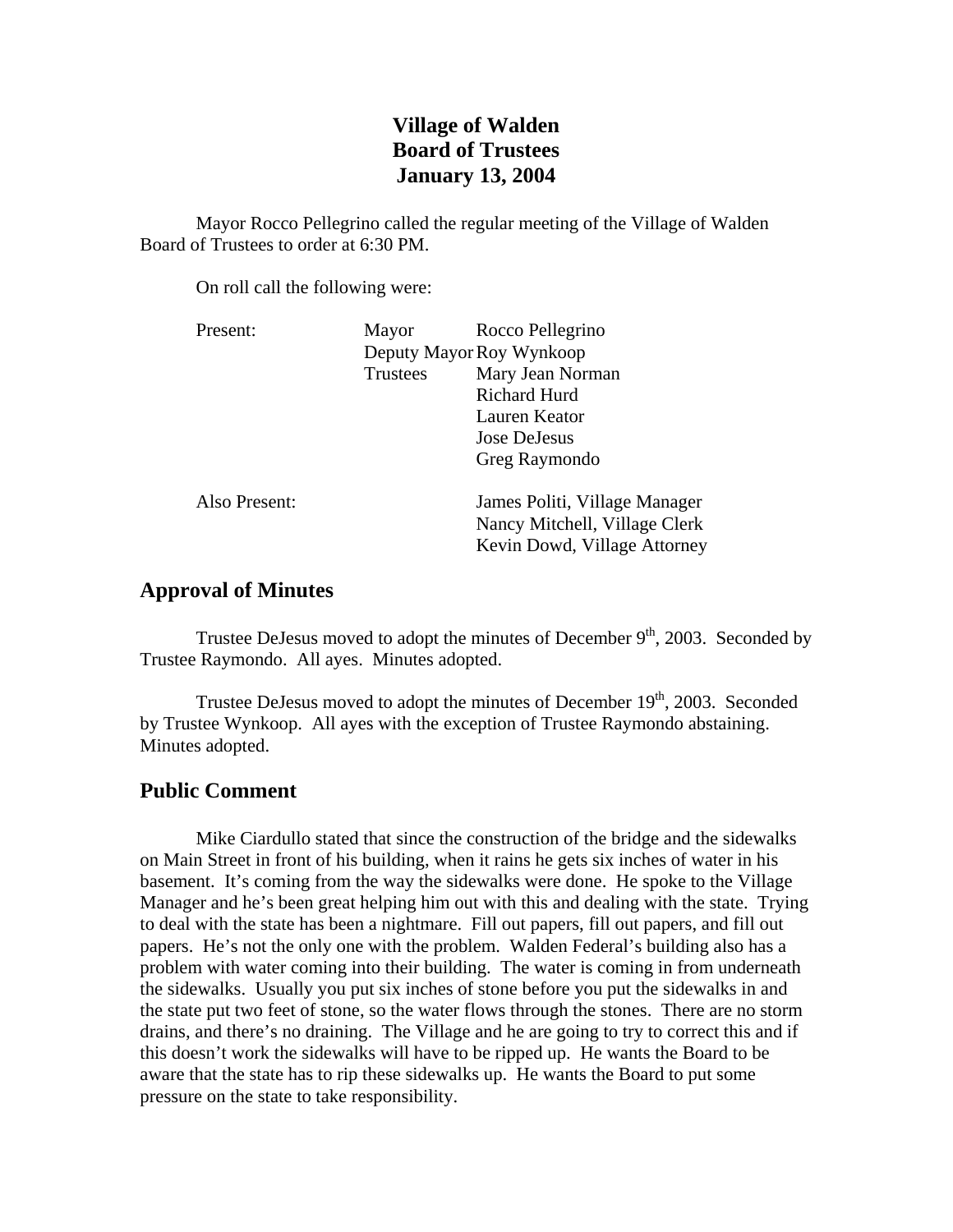Mayor Pellegrino asked the manager to draft a letter to the state.

Manager Politi stated that he will work with Mr. Ciardullo on this.

 Mr. Ciardullo also stated that the traffic light on Oak Street and Main Street between four and seven o'clock at night is impossible to get up from the Thruway up to Main Street. The problem is when you come up to Main Street 99% of the traffic is turning left. He has sat there in the traffic jam for five light changes, one car per light change. It backs the traffic up all the way to the Thruway, all the way up the bridge, and all the way up the other side of the river. He understands this is the state's responsibility. They have to take a look at the situation and time the lights so the traffic flows.

 Manager Politi stated that he is having very little luck getting through or getting answers to change the light patterns. He's gone to the local office, written to the state and gone to Senator Larkin's Office and it keeps falling on deaf ears. There is a cost to change the cards on the lights and there are no change orders on this project.

 Mr. Ciardullo stated that he stopped down and spoke to the man who is head of the State that is running this project, Jim Corwin, that's like talking to no one. He had five people come up and look at the water in the basement and they all stand there with their hard hats on and take pictures, say thank you and leave. He spoke to a lawyer and he said he has to pay him his fee and you can't get that money back from the state for what you have to sue the state to fix this.

 Trustee DeJesus asked why Mr. Cirardullo has to sue the state to fix something they created. This was not a problem before and now there is a major problem with the water.

 Manager Politi stated that right now Walden Federal has a claim in against the state because of the water.

 Trustee DeJesus stated that it is a known fact that there wasn't a water problem there before.

Mr. Dowd stated that he would have to prove that.

 Mr. Ciardullo stated that it would be easy for him to prove it because in March the curb box broke and he had water in the basement. The village came and fixed it and there was no more water. That went on through July. In June we had ten inches of rain and he didn't have any water in his basement. In July, when the state ripped the sidewalks up, he started getting water. He had the gentlemen from the water department in and the water was like a river coming through. The water department tested it and said this is not village water, its rain water.

Mayor Pellegrino asked that the Manager to set up a meeting with NYSDOT.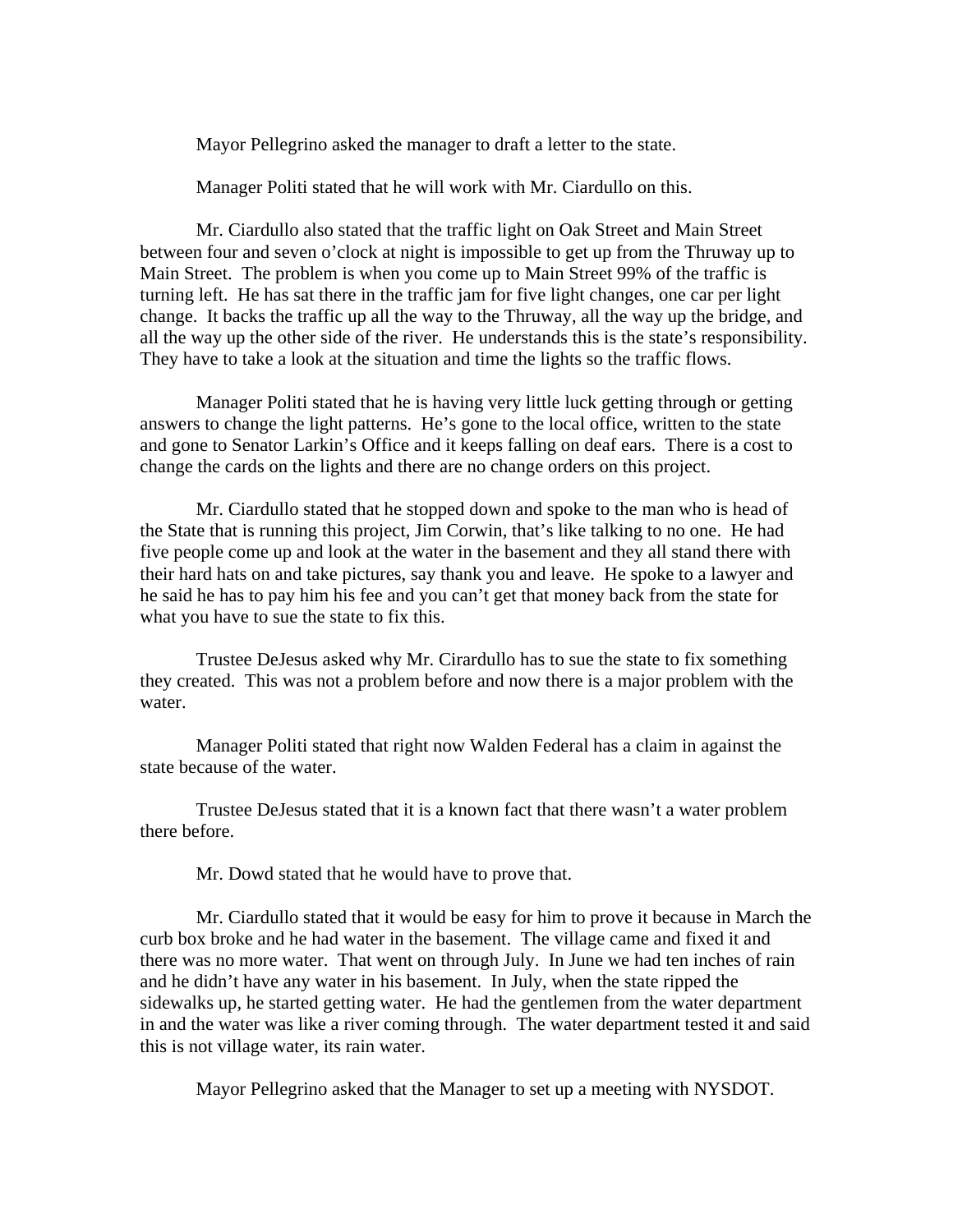Larry Sager, 78 Orchard Street stated that he read the minutes and he asked if any banks in this village pay taxes.

Manager Politi stated yes.

Mr. Sager asked if board members don't take the benefits do they get a buy back.

 Manager Politi stated that board members have the same rights a privileges that are given to all employees who turn back there benefit package.

Mr. Sager asked if it was shown that way in the budget.

Manager Politi stated no, because that is an option at any time.

Mr. Sager asked that be put in the minutes as public record.

## **Payment of Audited Bills**

Trustee Norman moved to pay the audited bills of January 13, 2004. Seconded by Trustee Keator. All ayes. Motion carried.

# **Resolution No. 5-03-04, Setting the Time and Date for the 2004 Village Election**

Trustee Hurd moved to adopt Resolution No. 5-03-04, Setting the Time and Date of the 2004 Village Election, (attached). Seconded by Trustee Raymondo. All ayes. Resolution adopted.

# **Resolution No. 6-03-04, Supporting the County of Orange's Home Rule Request Seeking an Increase in the Existing County Sales Tax Rate**

Mayor Pellegrino asked that this be put on as a discussion item.

## **Authorization to Sign Well 3 Contract of Sale**

Mr. Dowd stated that he is satisfied with all the documents.

Trustee Raymondo asked who was capping the wells.

Manager Politi stated that Village.

Deputy Mayor Wynkoop moved to authorize the Village Manager to sign the contract of sale for Well No. 3. Seconded by Trustee Hurd. On roll call Trustees Hurd,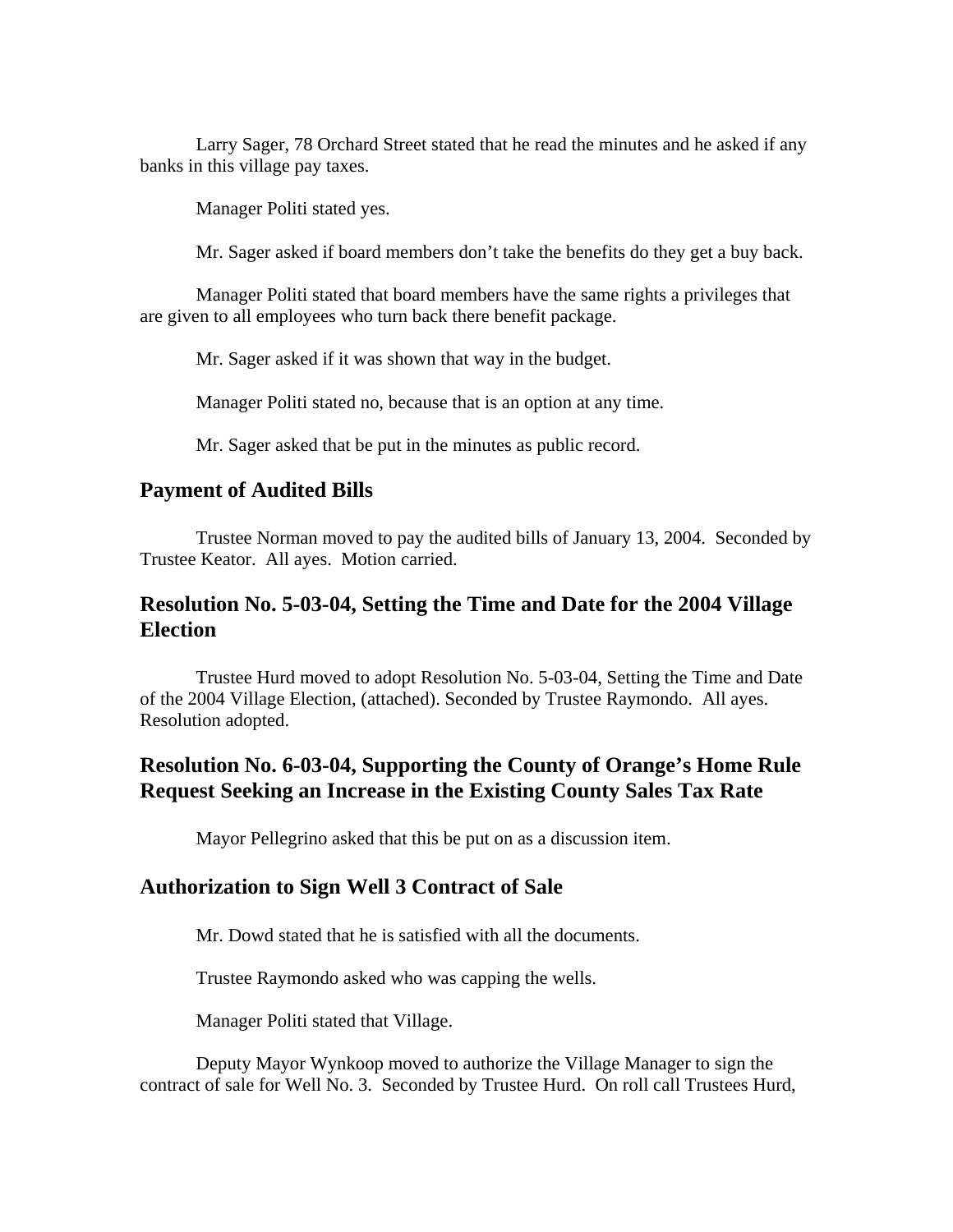Norman, DeJesus, Deputy Mayor Wynkoop and Mayor Pellegrino voted yes. Trustees Keator and Raymondo voted no. Motion carried.

 Trustee DeJesus asked about the tent and trailers in front of the Big Apple Circus. At one point the Planning Board was talking about that being a temporary site. His concern is that the tractor trailers will be parked in the front without any screening. Recently they had a rig blocking the entrances to the site. He wants to make sure when the Village goes back to them with this contract that in fact something is to be done with the parking of the rigs and tractors and how they will be screened from the outside and that they are going to be used to block the entrances to the site.

 Manager Politi stated that Big Apple is buying the property so they can put the pad for the tent there. He will also call Tom Martin and discuss this.

## **Dennis DeGroodt, 32 Seely Street-Property Maintenance**

Dean Stickles, Building Inspector stated that there was a hearing set for tonight but due to a technical difficulty he would like to move that to January 27, 2004.

 Trustee Norman moved to hold a hearing on January 27, 2004 at 6:30PM regarding 32 Seely Street, for property Maintenance. Seconded by Trustee Keator. All ayes. Motion carried.

#### **James Ronk, 36 Sherman Avenue-Property Maintenance**

Mr. Stickles stated that Mr. Ronk has been before the Board before and he doesn't clean anything up until he's told and then it goes right back the way it was.

 Mr. Stickles further stated that there has been a complaint by a neighbor that Mr. Ronk is pumping water out of his basement. He is pumping water out of the basement, but it's not pumped directly to the street. It runs the curb line and goes into the catch basin. He doesn't know what he can do about that.

 Trustee Keator asked if the Building Inspector still had the pictures of the inside of the house, because those conditions were beyond deplorable.

 Mr. Stickles stated that was given to the Police Chief and he doesn't know the outcome of that.

Trustee Norman moved to hold a hearing on January 27, 2004 at 6:30PM, or soon thereafter, regarding 36 Sherman Avenue for property maintenance. Seconded by Trustee Keator. All ayes. Motion carried.

## **Kevin Reardon, 42-44 S. Montgomery Street-Unsafe Building**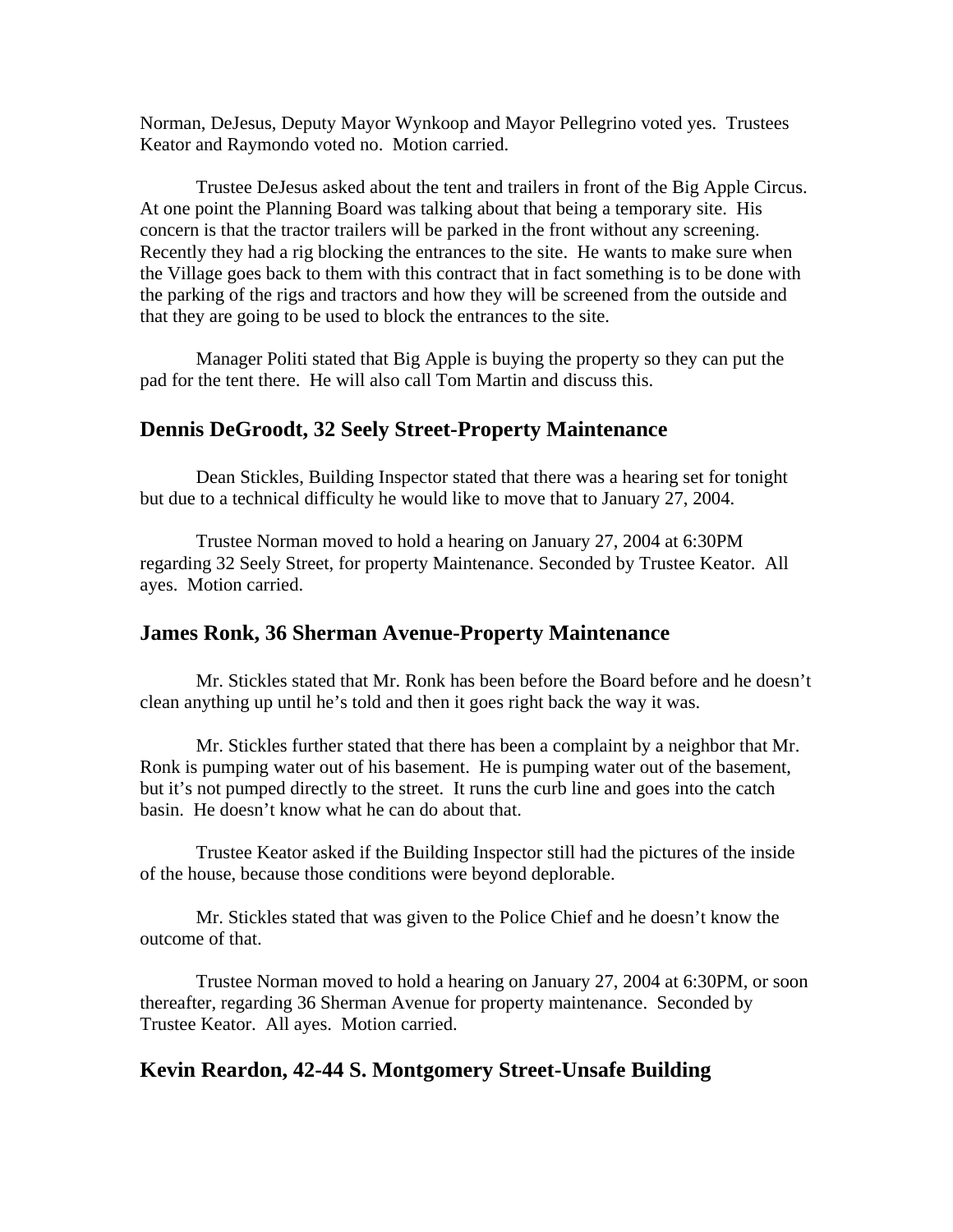Mr. Stickles stated that Mr. Reardon's barn/garage on Walker Street fell approximately on 2/18/03. The Building Inspector has tried to work with him. Mr. Reardon had a building permit issued to him on 6/20/03 to remove the barn/garage. Nothing has been done to date. A letter was received on 1/4/03 stating that he would have a dumpster in place by last Friday. As of 2:30pm today there was no dumpster or equipment in place. He would like that barn/garage removed before someone gets hurt.

 Trustee Keator moved to hold a hearing on January 27, 2004 at 6:30PM, or soon thereafter, regarding 42-44 S. Montgomery Street, Unsafe Building. Seconded by Trustee Raymondo. All ayes. Motion carried.

 Mayor Pellegrino asked the Board Members to go see these properties before the hearings.

### **Sesquicentennial Celebration Committee**

Mayor Pellegrino stated that the village would like to get a committee together for the Sesquicentennial Celebration.

The following people volunteered to serve on the Sesquicentennial Celebration Committee: Trustees Norman, DeJesus, Raymondo, Keator, Deputy Mayor Wynkoop, John Howland and Jodi Lynn.

### **Comprehensive Plan Steering Committee**

 Mayor Pellegrino stated that anyone interested in serving on the comprehensive plan steering committee should contact the Village Manager.

The following Trustees volunteered to serve on the comprehensive plan steering committee: Trustees Keator, Raymondo and DeJesus.

 Manager Politi stated that he would like two people from each of the primary boards and then try to include one or two of the business community and one or two citizens.

Trustee Raymondo stated that we need more village input.

# **Resolution No. 6-03-04, Supporting the County of Orange's Home Rule Request Seeking on Increase in the Existing County Sales Tax Rate**

Mayor Pellegrino asked how the Board would feel drafting a resolution to support the increase of the sales tax.

Trustee Norman stated no.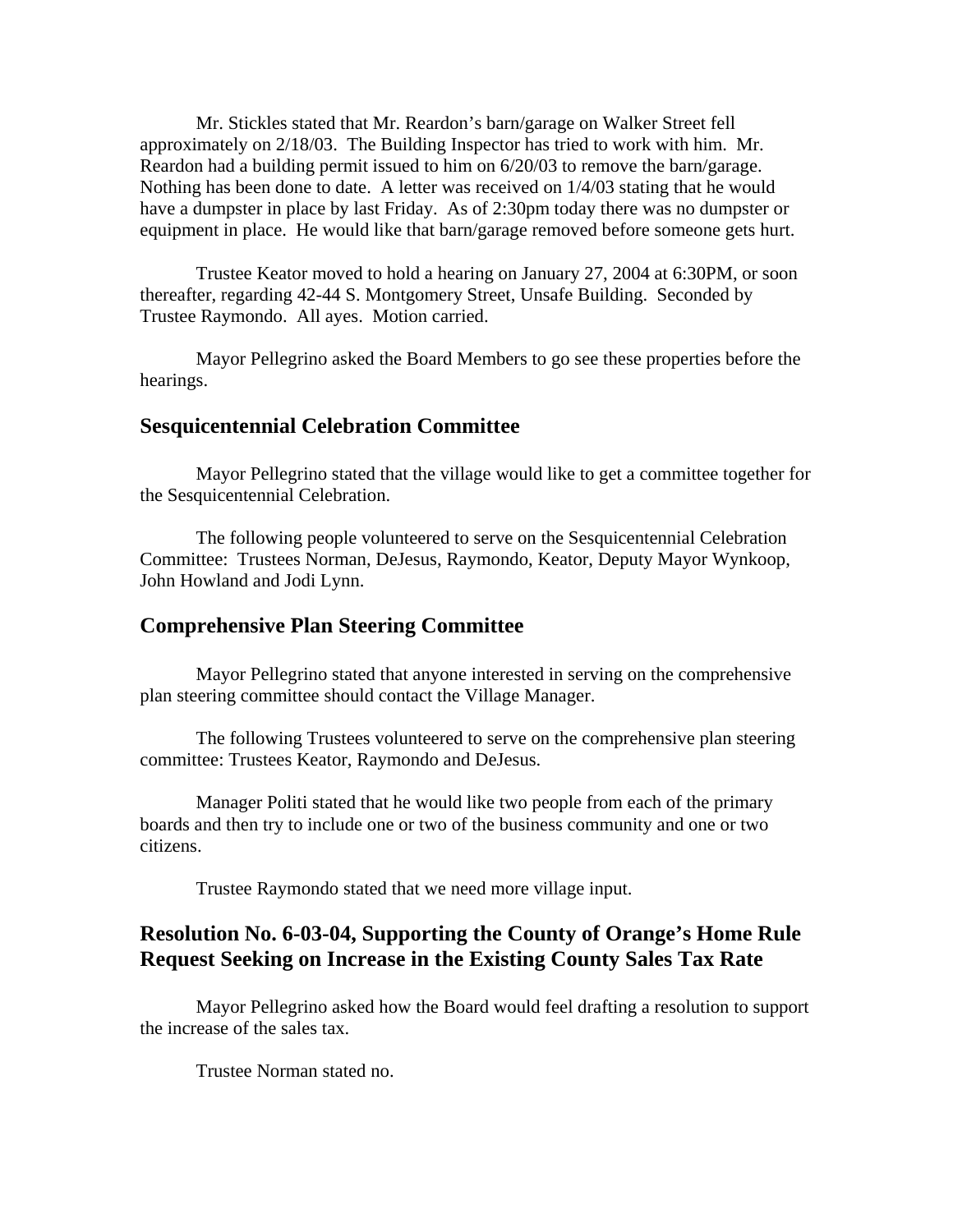Trustee Keator stated no.

 Manager Politi stated that Trustee Raymondo submitted a letter regarding this, (attached).

 Trustee Hurd indicated that he feels the board should give this some consideration. The unfounded mandates that are given to the county, towns and villages now, what Mr. Diana is trying to do is take the least painful way to raise the necessary money. It will be raised, and if it doesn't come from the sales tax it will come from property tax. As people from out of the area come here to shop we would at least get some income from the other areas. All the surrounding counties, with the exception of Sullivan County, are already at the rate Mr. Diana is proposing.

 Trustee Raymondo stated that there are nine legislators right now that are opposed to this. You only need eleven to defeat this. They don't know if the state is going to approve the plan. They want to pass this prior to June  $1<sup>st</sup>$ , 2004. The county will get 60 million dollars back for the new budget on June  $1<sup>st</sup>$ . The sales tax increase will have already been passed. They also did not apply for all the money back from the state on Medicare. So they don't know how much money they are going to get back for the county Medicare expenses from the state. His point has always been there are other ways to do a budget.

 Trustee DeJesus asked if anybody know that the budget 80% includes the \$175 increase. Is Mr. Diana still projecting even with the increase in the sales tax there will be a cap on the budget.

Manager Politi stated that it was to make it up.

 Trustee DeJesus stated that Mr. Diana should not include that \$175 because the county legislature doesn't have the power to enact that raise without the state legislature acting.

 Mr. Dowd stated that the passage of the budget in which that was directly in the budget itself had the consent of the legislature to pass the budget; therefore he believes he has the votes to get it past the county legislature and into the state.

 Trustee DeJesus stated that Westchester County is also asking for a raise in their sales tax. The other thing he has concerns with is we don't know what the pension is going to be for us in the village, so that raises a red flag if we go along with the increase in tax for the county, which is going to be across the board, which will just be village residents. Then on top of that you are going to have whatever impact the pension contributions are going to bring about, so we will have to raise taxes in the village. Also, with the Medicaid fees he thinks that will be resolved. What is happening is the counties will have to pay 25% of the Medicaid cost. The state pays 25% and the feds pay 50%. Basically at this point they are looking for the state to pick up the 25%. He feels it will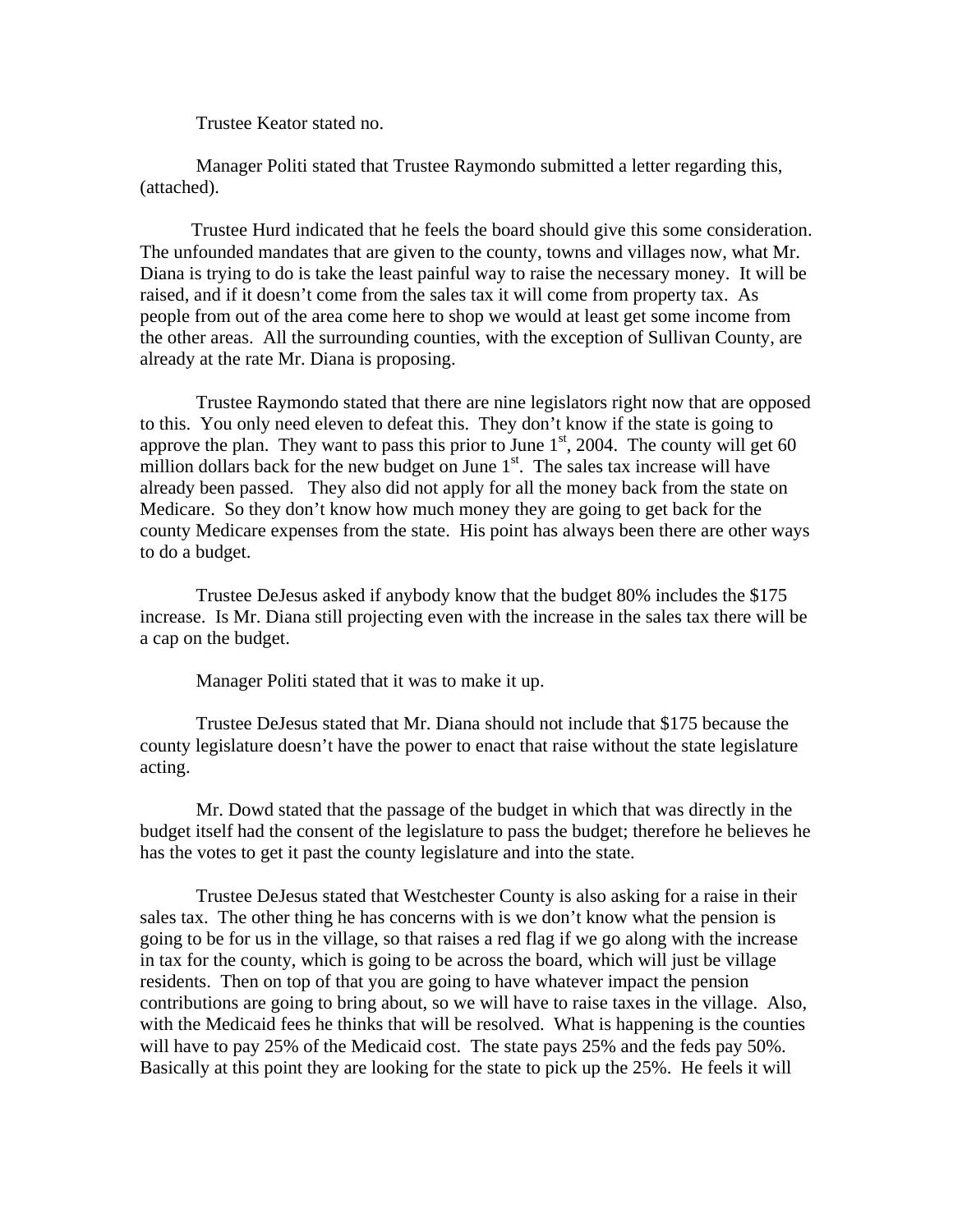have to happen. That is every county, which then reduces the burden on the counties that it will reduce the need for an increase in the sales tax.

 Trustee Raymondo moved to table this resolution. Seconded by Trustee Norman. All ayes with the exception of Trustee Hurd voting no. Motion carried.

#### **Manager's Report**

Manager Politi indicated that Drew Uszenski resigned from the Planning Board because he moved out of the village.

 Trustee DeJesus stated that there are people that come to the Planning Board meetings regularly and they know what is going on. He will forward recommendations to the manager.

 Trustee Raymondo asked that the board be informed before an appointment is made.

 The Manager also indicated that there is an update on the Walden Trail's Connection in the packets.

He also indicated that the department heads reports are in the board's packets.

#### **Comments by the Board Members**

Trustee Hurd asked about the water/sewer bill rate of \$2.05 per 100 cubic feet, which rate was established about four years ago and part of that was going to be set aside in a separate water fund and separate sewer fund, do we know how much is in that?

Manager Politi stated that he doesn't know right now, but he will find out.

Trustee Hurd asked if the village is accumulating funds at that rate.

Manager Politi stated yes, he will find out what the balance is.

 Trustee Hurd asked if it's doing what we wanted it to do, are we building adequate reserves.

 Manager Politi stated that it's covered to a degree. There seems to be peaks and valleys. It could be more.

 Trustee DeJesus stated that in October he suggested the Board get some kind of a breakdown as to expenditures by departments to get an idea as to how budgets were panning out in terms of expenses, in lieu of preparation of the budget.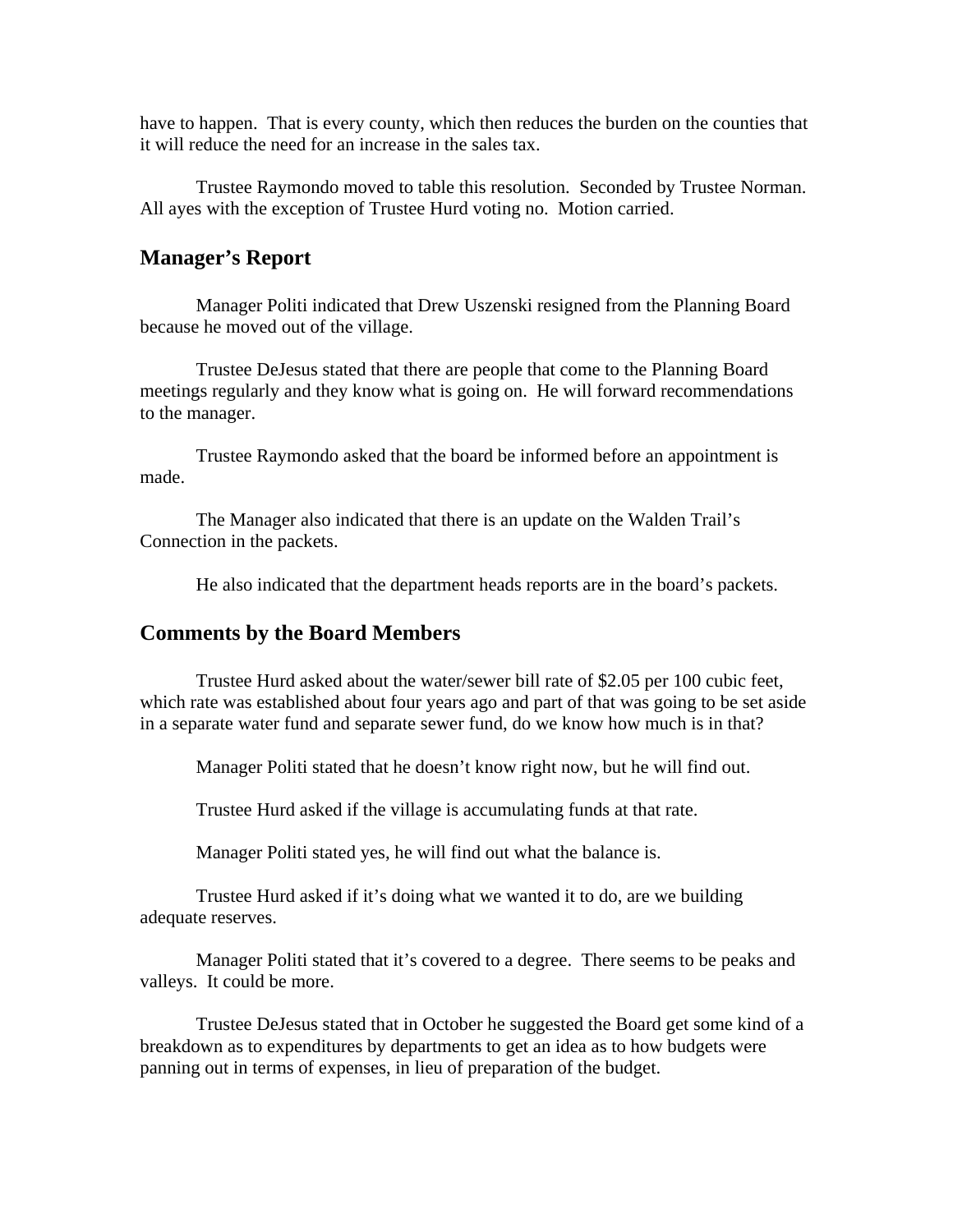Manager Politi stated that he will have all the information leading into the budget. At this point the Board does get their monthly statements which will give the Board an idea as to where the departments are.

 Trustee Hurd asked about the pension costs. Is it still in force that the increase will be four something percent?

Manager Politi stated that we are hoping.

Trustee Hurd stated that he thought that was going to be a steady.

 Manager Politi stated right, so that you could have that over time to make up that hit.

Trustee Hurd asked if that grievance is still in force, it hasn't even been a year.

Manager Politi stated that it should be, he hasn't gotten the final number.

Trustee DeJesus stated that there was talk that it was going to be reduced.

 Manager Politi stated that at this point we've only found out about our health insurance and that is going up another \$700 or \$800 per family plan.

 Trustee DeJesus stated that the Board had voted to ask Senator Larkin to follow up on renaming the upper bridge and he also wrote him a letter in that regard. He received a call from someone in Senator Larkin's office stating that things are moving along.

Deputy Mayor Wynkoop asked if pot holes can be patched on Edmunds Lane.

Manager Politi stated that they can put some cold patch in.

## **Executive Session**

Trustee Keator moved to hold an executive session pursuant to 105-(f), personnel and 105-(h), Purchase of Property, of the Public Officers Law. Seconded by Trustee Norman. All ayes. Motion carried.

 Trustee Keator moved to reconvene the regular meeting. Seconded by Trustee DeJesus. All ayes. Meeting reconvened.

#### **Adjournment**

Trustee Keator moved to adjourn. Seconded by Trustee DeJesus. All ayes. Meeting adjourned.